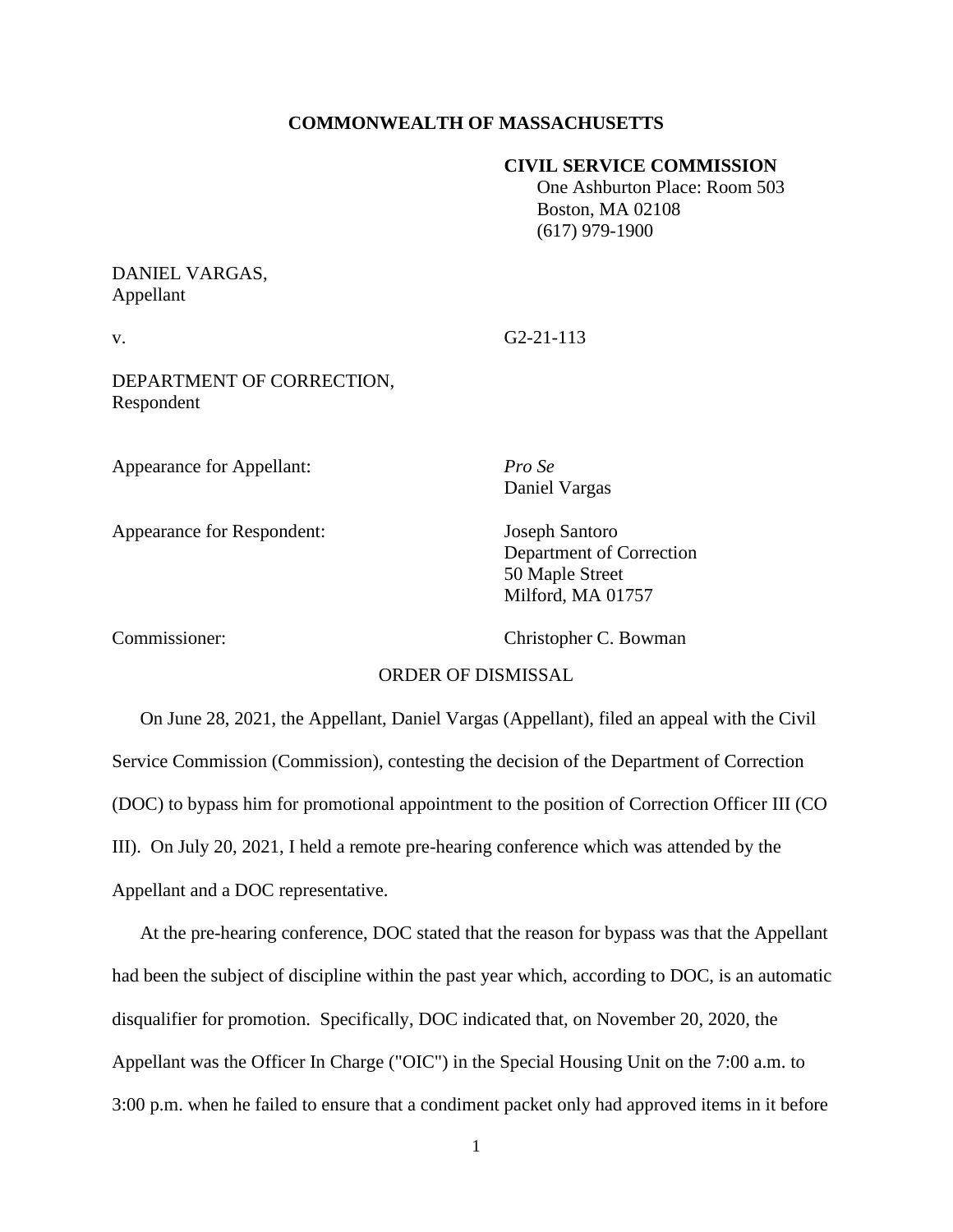it was given to an inmate on an eyeball watch. According to DOC, the inmate received a plastic fork while on watch which he then inserted into his abdomen requiring outside hospital care.

Also at the pre-hearing conference, DOC indicated that there was a likelihood of further promotions to CO III prior to the expiration of the eligible list, for which the Appellant may be eligible if they were to occur more than one year after the incident referenced above. For that reason, the Commission, on July 29, 2021, issued an Order of Dismissal Effective December 31, 2021, with the appeal subject to reinstatement only if the Appellant had not been promoted on or before December 31, 2021. The appeal was subsequently reinstated after the anticipated promotions were delayed. However, effective May 8, 2022, the Appellant was promoted to CO III, making this appeal moot.

The Appellant has opted not to withdraw his appeal, however, stating that, should he prevail, he believes he may be eligible for retroactive pay, citing to a recent Commission decision re: Paiva and Finkle v. Department of Correction, CSC Docket Nos. B2-18-038 & 039 (April 21, 2022). First, the Appellant has no likelihood of success regarding his appeal should it go forward. DOC's policy to not consider candidates for promotions who have been subject to discipline in the prior year is reasonable. Second, the Commission's decision in Paiva and Finkle related to rare circumstances regarding an *examination* appeal that are not applicable to this appeal, nor is that type of relief anticipated in *any* appeal except in the rarest of circumstances.

For all of the above reasons, the Appellant's appeal under Docket No G2-21-113 is *dismissed*  as moot as there is no relief that can be awarded to the Appellant that he has not already received via his recent promotion.

2